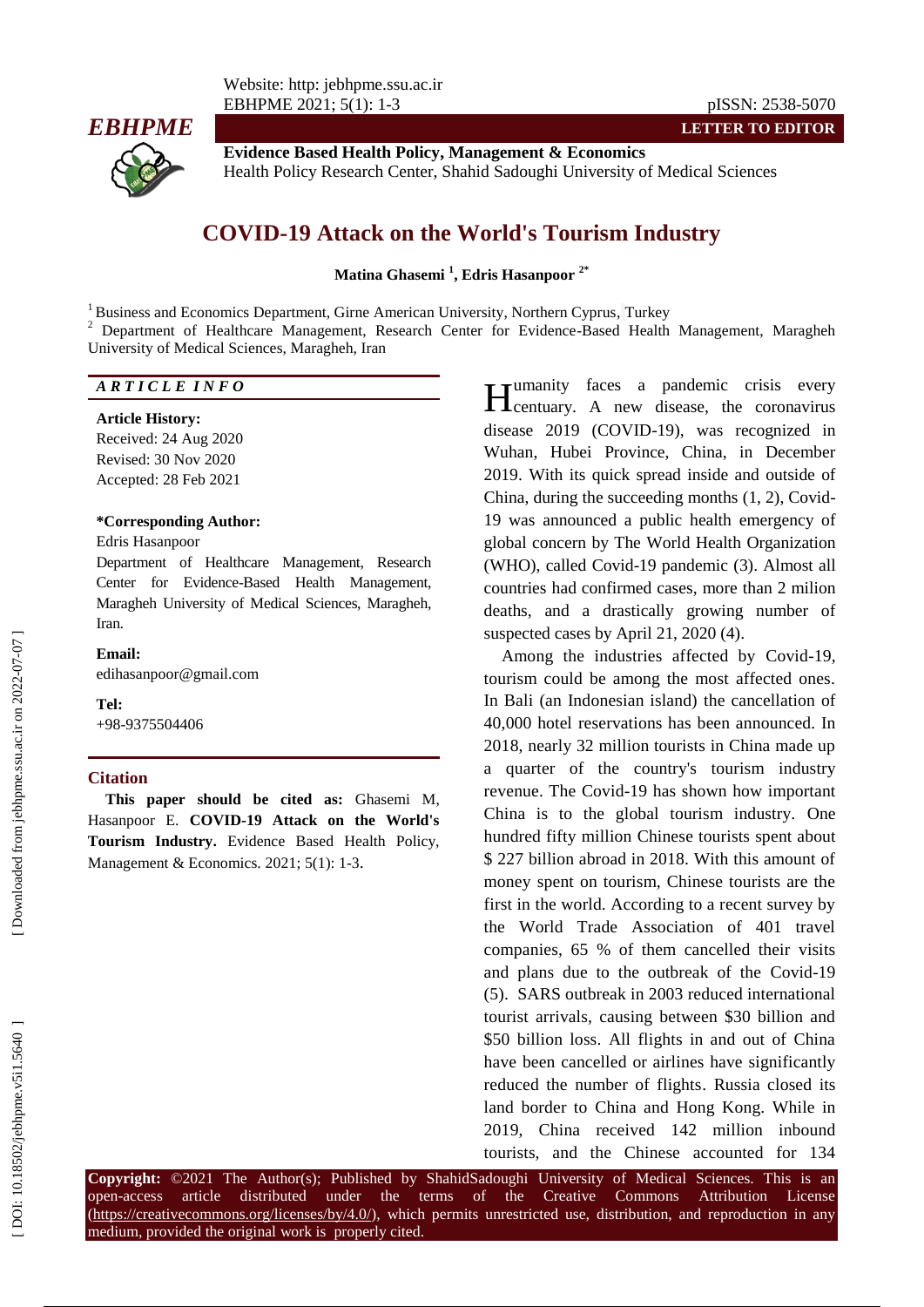[million trips abroad and 5.5 billion domestic trips](https://www.china-mike.com/china-travel-tips/china-tourism-statistics/)  (6) . Indeed 77 percent (three quarters) of Hawaii's GDP relies on tourism industry  $(7)$ .

Choice Hotels International, had a net income of approximately 222.88 million U.S. dollars in 2019, but they are cancelling most of their reservations. Tourism Minister of South Africa announced that despite the very few cases, their tourism industry has already endured serious losses (8). The airline industry had [demanded](https://thehill.com/business-a-lobbying/business-a-lobbying/487820-airline-industry-calls-for-25b-in-assistance-for)  [\\$50 billion](https://thehill.com/business-a-lobbying/business-a-lobbying/487820-airline-industry-calls-for-25b-in-assistance-for) in the form of grants, loans and tax relief through Airlines for America, to survive the recession (9 ). Covid -19 could cause a loss of 4 million jobs in hotel industry. Already, the hotels are losing \$1.4 billion every week, due to the impact of virus on travel (10). Hong Kong, Thailand and Cambodia rely on money spent by tourists for more than 10 % of their GDP, and the Chinese are their primary tourists (5). The Chinese hotel market occupancy in 23 –26 January was 71 % lower than that of last year (11). The outbreak had adverse effects on travel and tourism industries quickly. It was expected that global airlines lose \$4 -5 billion in revenues in the first quarter of 2020, as a result of flight cancellations. Pilgrims to Saudi Arabia has also been banned temporarily, and visas from countries with confirmed cases were suspended  $(12)$ .

According to a Joint Statement that involves both the World Tourism Organization (UNWTO) and WHO, both organizations are committed to work together because of the current outbreak of the Covid -19. Actually, it is a public health emergency, and in order to stop the spread of Covid -19, WHO emphasizes canceling all the travels. All the sections involved in the tourism sector are obligated to put tourists' health and well-being at the first priority (13). At least 20-30 % of international tourism arrivals could fall in 2020 compared with 2019. The latest news published by UNWTO presented its assessment regarding the impact of Covid -19 on international tourism. All of these concerns are due to the uncertain nature of Covid -19. The mentioned fall of between 20 -30 % declines means losing

two -third of the benefit generated in 2019. Hence, most international tourism receipts could be just 330 -450\$ billion. By relying on the strong effect of positive word of mouth in sectors active in tourism, it would be hard to recover it. It means between 5 to 7 years of effort spent on positive word of mouth gone because of Covid -19 presence. The tourism sector has the hardest hit of all the other sectors, but it also has the responsibility of helping the WHO to mitigate the negative effects of Covid -19. Millions of employees would lose their job in the tourism sector as it is a broad sector. Indeed the majority of businesses in this industry are small - and medium -sized enterprises that have a fundamental role in the employment of a variety of people from different gender, age, and nationality around the world and nowadays most of them have a fear of losing their job (14).

International tourism contributes significantly to the growth of national income, employment, and the earning of foreign exchange in many developing and industrialized economies. As the prevalence of COVID -19 results into enormous loss to many sectors including the tourism industry, it is found that this will results into the extensive loss to countries GDP and to recover these losses, proper treatments should be taken by the government so that in future these kind s of unpredicted situation can be tackled down.

Many developing and industrialized economies rely on international tourism for higher national income, employment, and foreign exchange earnings.

As always, the world will recover from the COVID -19 outbreak. However, many may decide to delay traveling until a vaccine becomes available, particularly those from vulnerable populations. Others may settle for cheaper vacations to save money or cancel travel altogether due to lower household income and wealth. Long -distance travel may continue to be perceived as potentially dangerous by others, while many would find destinations less attractive, due to restrictions on large gatherings, e.g., big conventions.